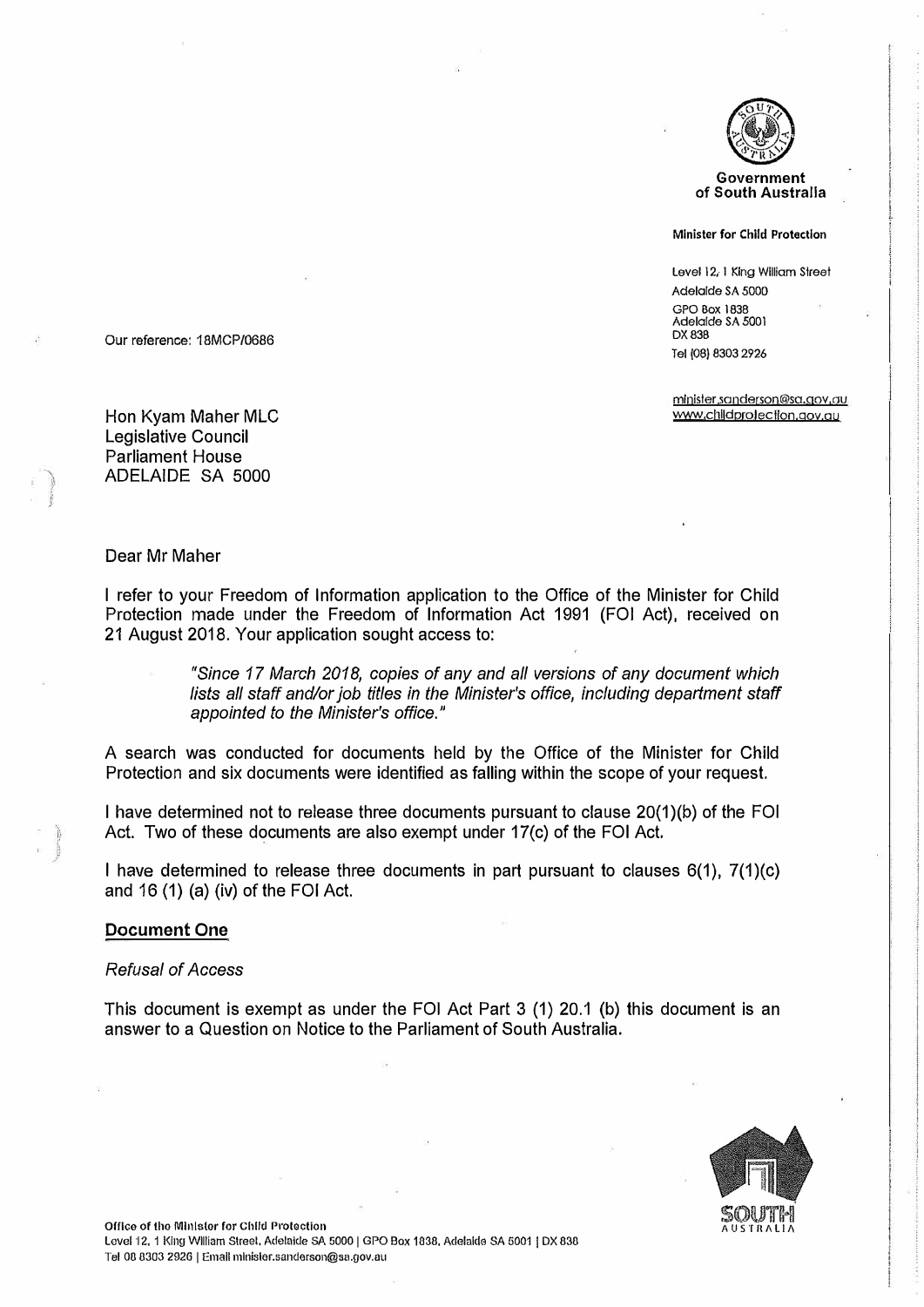## Document Two

### **Refusal of Access**

This document is exempt as under the FOI Act Part 3 (1) 20.1 (b) this document is an answer to a Question on Notice to the Parliament of South Australia.

### **Document Three**

#### **Refusal of Access**

As this document has been previously provided to you in a previous application, this is available to the applicant, and so therefore is not disclosable at this time.

## Document Four

Those components considered for exemption pertain to the email addresses and mobile telephone numbers of ministerial and public sector staff based within the Minister for Child Protection's office.

# Clause 6 (1) - Documents affecting personal affairs

In considering the application of the personal affairs clause in this situation, I am mindful that the email address and mobile number of a public officer may be considered an unreasonable disclosure due to the proximity of these details to be able to access the person.

Whilst in making this consideration I am aware of the modified public interest test applied in considering this clause, and in considering this, I am considerate of the welfare of these public officers, with the possibility of public disclosure of these details. As such, I am applying this clause to the personal email address, and personal mobile phone number of these officers.

# Clause 7 (1) (c) - Document affecting business affairs

In considering the application of the business affairs clause in this situation, I consider the mobile telephone numbers and email addresses, the disclosure of which could have an adverse impact on the affairs of the agency and be on balance, contrary to the public interest.

In considering this I consider that upon release of this information, a substantial adverse impact could be experienced by the agency through members of the public utilising this information for non-official means.

In considering the public interest test, whilst I err on the side of release, I am also cognisant of the impact which could be experienced by the agency in the administration of its duties. I am also mindful that whilst the public's interest may be in full disclosure, there is an overriding consideration which is in considering the public interest in this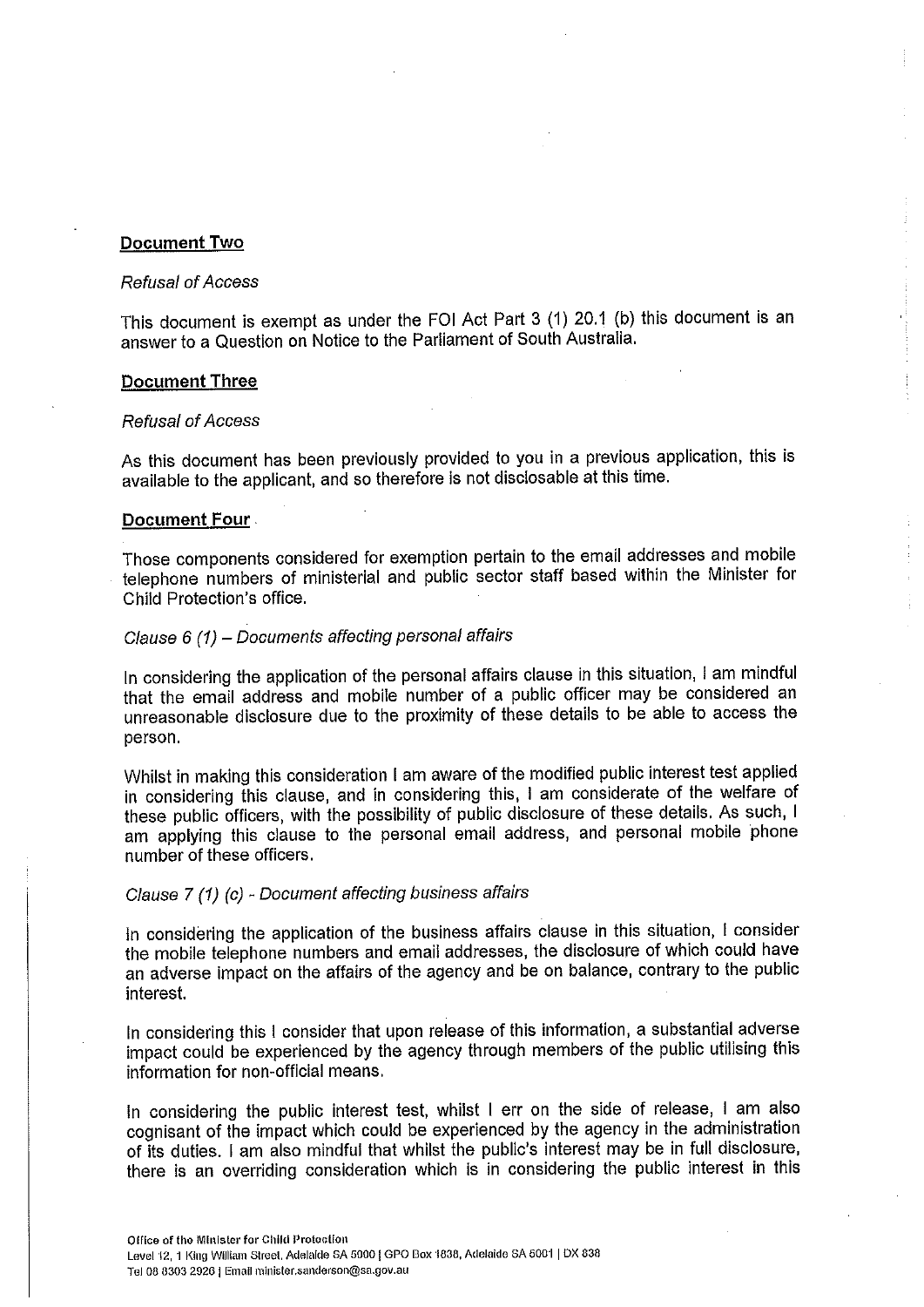# Clause 16 (1) (a) (iv) - Documents concerning the operations of agencies

In considering the application of the operations of agencies clause in this situation, I consider the mobile telephone numbers and email addresses being made publicly available, would have a substantial adverse impact on the effective performance by the agency of the agency's functions.

In considering this, I consider that in applying the legislation I must consider this information being made available to the public, not only to the applicant.

In considering the public interest test, whilst I err on the side of release, I am also cognisant of the impact which could be experienced by the agency in the administration of its duties. I am also mindful that whilst the public's interest may be in full disclosure, there is an overriding consideration which is in considering the public interest in this release. In this situation, I consider the public interest not being for the release of this information.

## **Document Five**

Those components considered for exemption pertain to the email addresses and mobile telephone numbers of ministerial and public sector staff based within the Minister for Child Protection's office.

Those components considered exempt pertain to the email addresses and mobile telephone numbers of ministerial and public sector staff based within the Minister for Child Protection's office.

# Clause  $6(1)$  - Documents affecting personal affairs

In considering the application of the personal affairs clause in this situation, I am mindful that the email address and mobile number of a public officer may be considered an unreasonable disclosure due to the proximity of these details to be able to access the person.

Whilst in making this consideration I am aware of the modified public interest test applied in considering this clause, and in considering this, I am considerate of the welfare of these public officers, with the possibility of public disclosure of these details. As such, I am applying this clause to the personal email address, and personal mobile phone number of these officers.

# Clause 7 (1) (c) - Document affecting business affairs

In considering the application of the business affairs clause in this situation, I consider the mobile telephone numbers and email addresses, the disclosure of which could have an adverse impact on the affairs of the agency and be on balance, contrary to the public interest.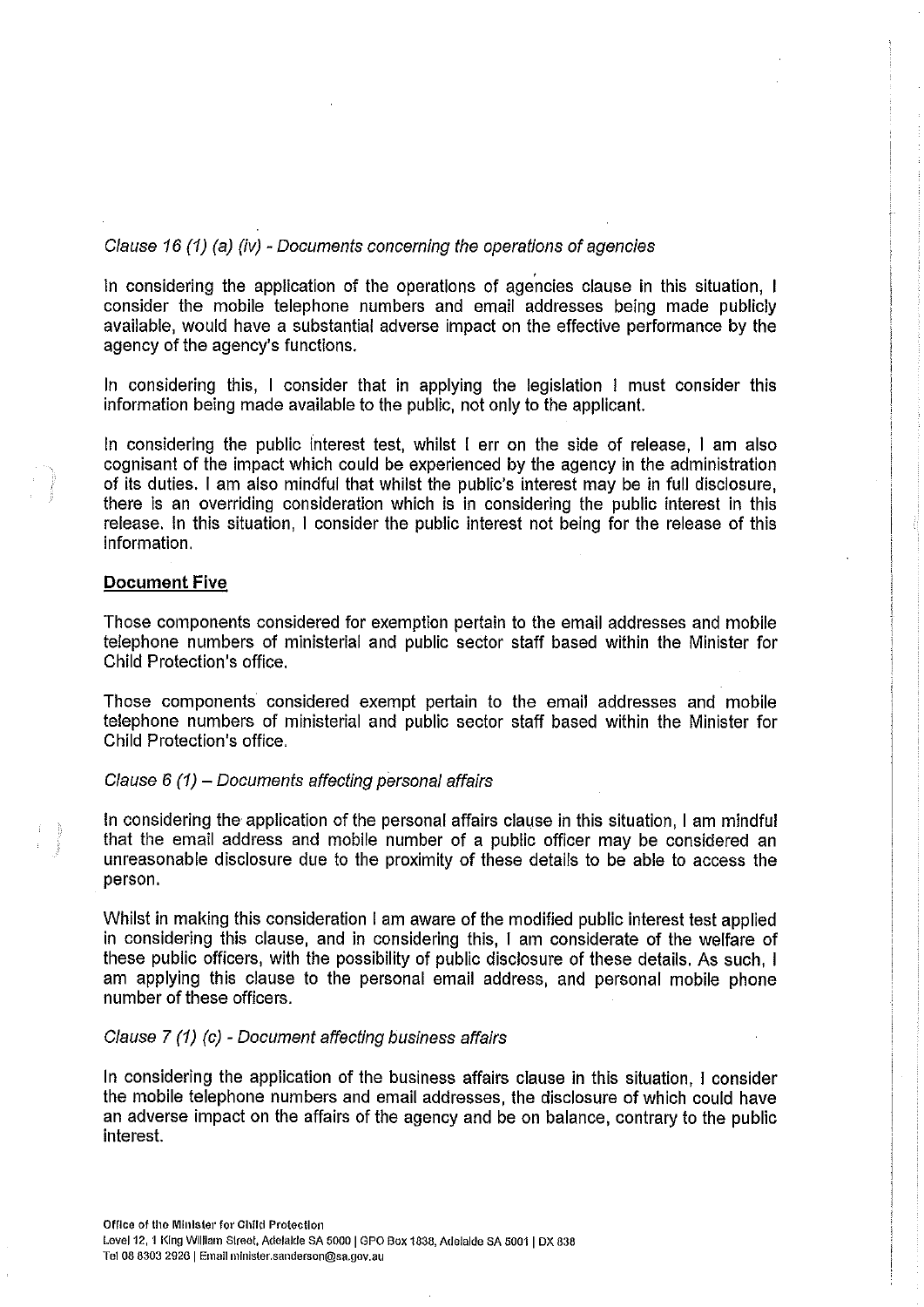In considering this I consider that upon release of this information, a substantial adverse impact could be experienced by the agency through members of the public utilising this information for non-official means.

In considering the public interest test, whilst I err on the side of release, I am also cognisant of the impact which could be experienced by the agency in the administration of its duties. I am also mindful that whilst the public's interest may be in full disclosure, there is an overriding consideration which is in considering the public interest in this release. In this situation, I consider the public interest not being for the release of this information.

# Clause 16 (1) (a) (iv) - Documents concerning the operations of agencies

In considering the application of the operations of agencies clause in this situation, I consider the mobile telephone numbers and email addresses being made publicly available, would have a substantial adverse impact on the effective performance by the agency of the agency's functions.

In considering this, I consider that in applying the legislation I must consider this information being made available to the public, not only to the applicant.

In considering the public interest test, whilst I err on the side of release, I am also cognisant of the impact which could be experienced by the agency in the administration of its duties. I am also mindful that whilst the public's interest may be in full disclosure. there is an overriding consideration which is in considering the public interest in this release. In this situation, I consider the public interest not being for the release of this information.

#### **Document Six**

Those components considered for exemption pertain to the email addresses and mobile telephone numbers of ministerial and public sector staff based within the Minister for Child Protection's office.

Clause 6 (1) - Documents affecting personal affairs

In considering the application of the personal affairs clause in this situation, I am mindful that the email address and mobile number of a public officer may be considered an unreasonable disclosure due to the proximity of these details to be able to access the person.

Whilst in making this consideration I am aware of the modified public interest test applied in considering this clause, and in considering this, I am considerate of the welfare of these public officers, with the possibility of public disclosure of these details. As such, I am applying this clause to the personal email address, and personal mobile phone number of these officers.

# Clause 7 (1) (c) - Document affecting business affairs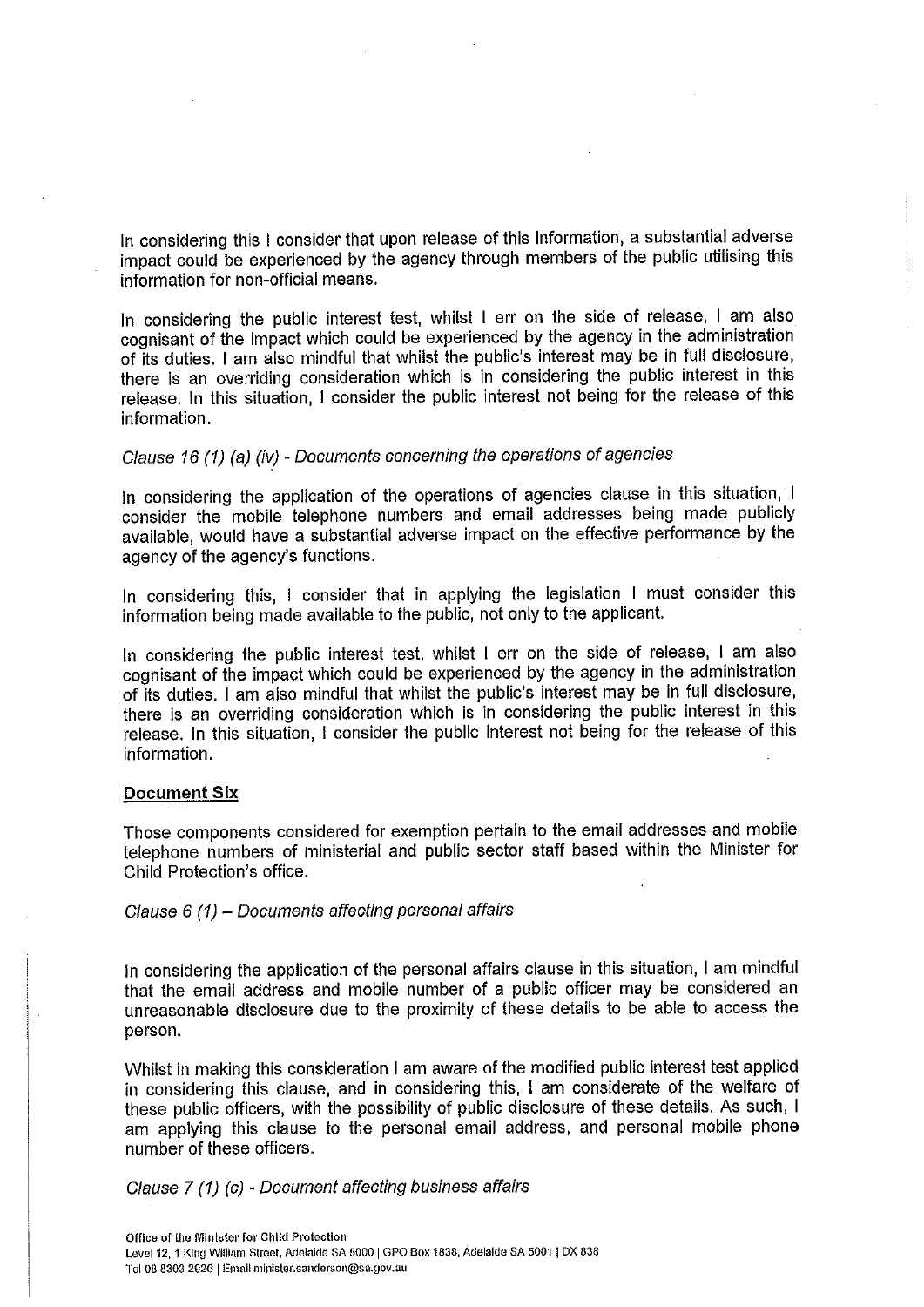In considering the application of the business affairs clause in this situation, I consider the mobile telephone numbers and email addresses, the disclosure of which could have an adverse impact on the affairs of the agency and be on balance, contrary to the public interest.

In considering this I consider that upon release of this information, a substantial adverse impact could be experienced by the agency through members of the public utilising this information for non-official means.

In considering the public interest test, whilst I err on the side of release, I am also cognisant of the impact which could be experienced by the agency in the administration of its duties. I am also mindful that whilst the public's interest may be in full disclosure, there is an overriding consideration which is in considering the public interest in this release. In this situation, I consider the public interest not being for the release of this information.

### Clause 16 (1) (a) (iv) - Documents concerning the operations of agencies

In considering the application of the operations of agencies clause in this situation, I consider the mobile telephone numbers and email addresses being made publicly available, would have a substantial adverse impact on the effective performance by the agency of the agency's functions.

In considering this, I consider that in applying the legislation I must consider this information being made available to the public, not only to the applicant.

In considering the public interest test, whilst I err on the side of release, I am also cognisant of the impact which could be experienced by the agency in the administration of its duties. I am also mindful that whilst the public's interest may be in full disclosure, there is an overriding consideration which is in considering the public interest in this release. In this situation, I consider the public interest not being for the release of this information.

Please be aware that in accordance with Department of the Premier and Cabinet Circular PC045, Disclosure Logs for Non-Personal Information Released through Freedom of Information, this agency is required to publish a log of all non-personal information released under the FOI Act.

There are no costs levied for the processing of your application.

If you have any questions regarding this determination, please contact me on telephone (08) 8303 2926.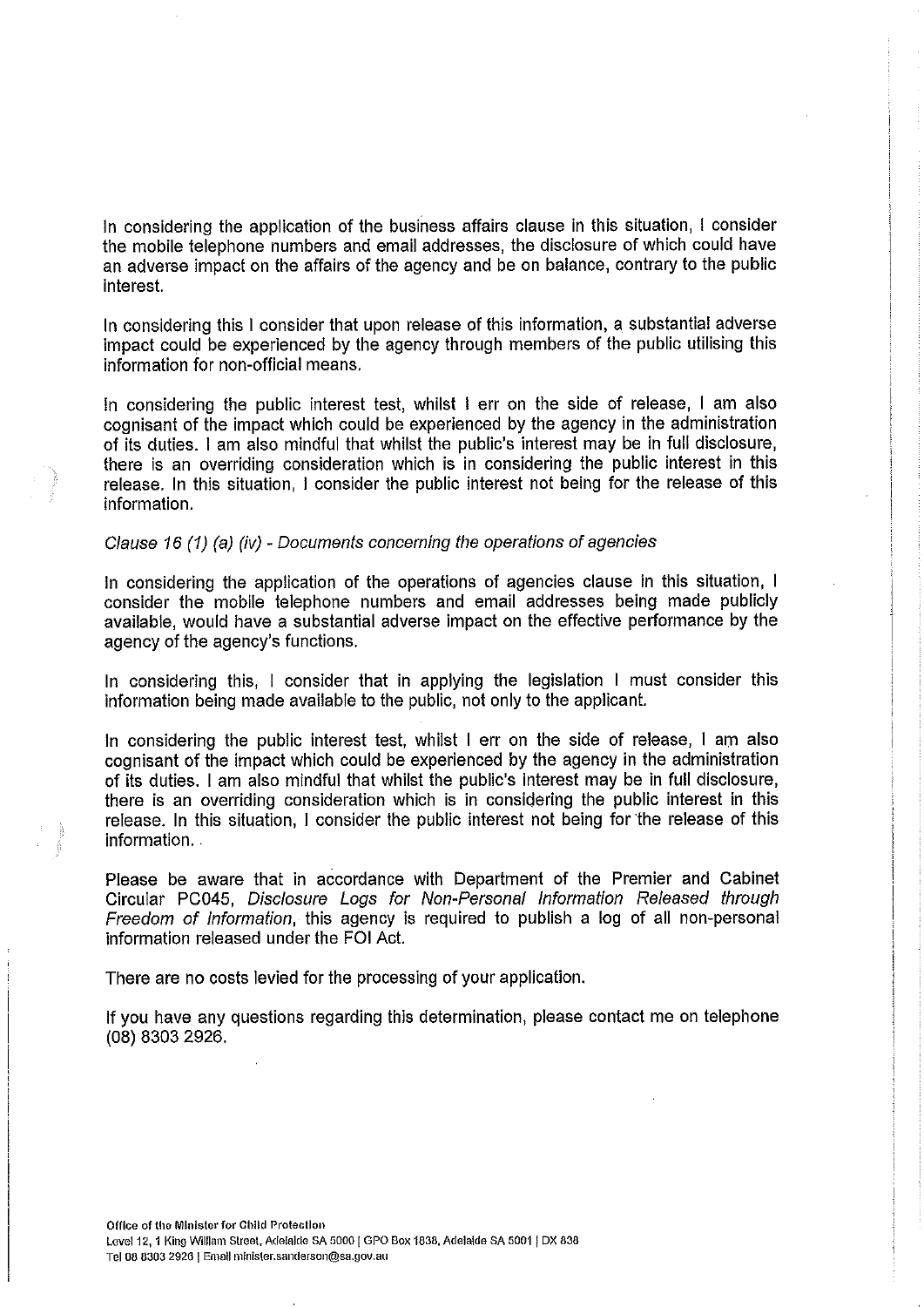If you are dissatisfied with this determination, you can seek an Internal Review by writing<br>to the Hon Rachel Sanderson MP, Minister for Child Protection as the Principal Officer. Your request should be sent within 30 days of receipt of this letter.

I have also enclosed a copy of your rights to review and appeal this determination, which explains your review options.

Yours sincerely

Damian Leach ACCREDITED FREEDOM OF INFORMATION OFFICER

 $17$ September 2018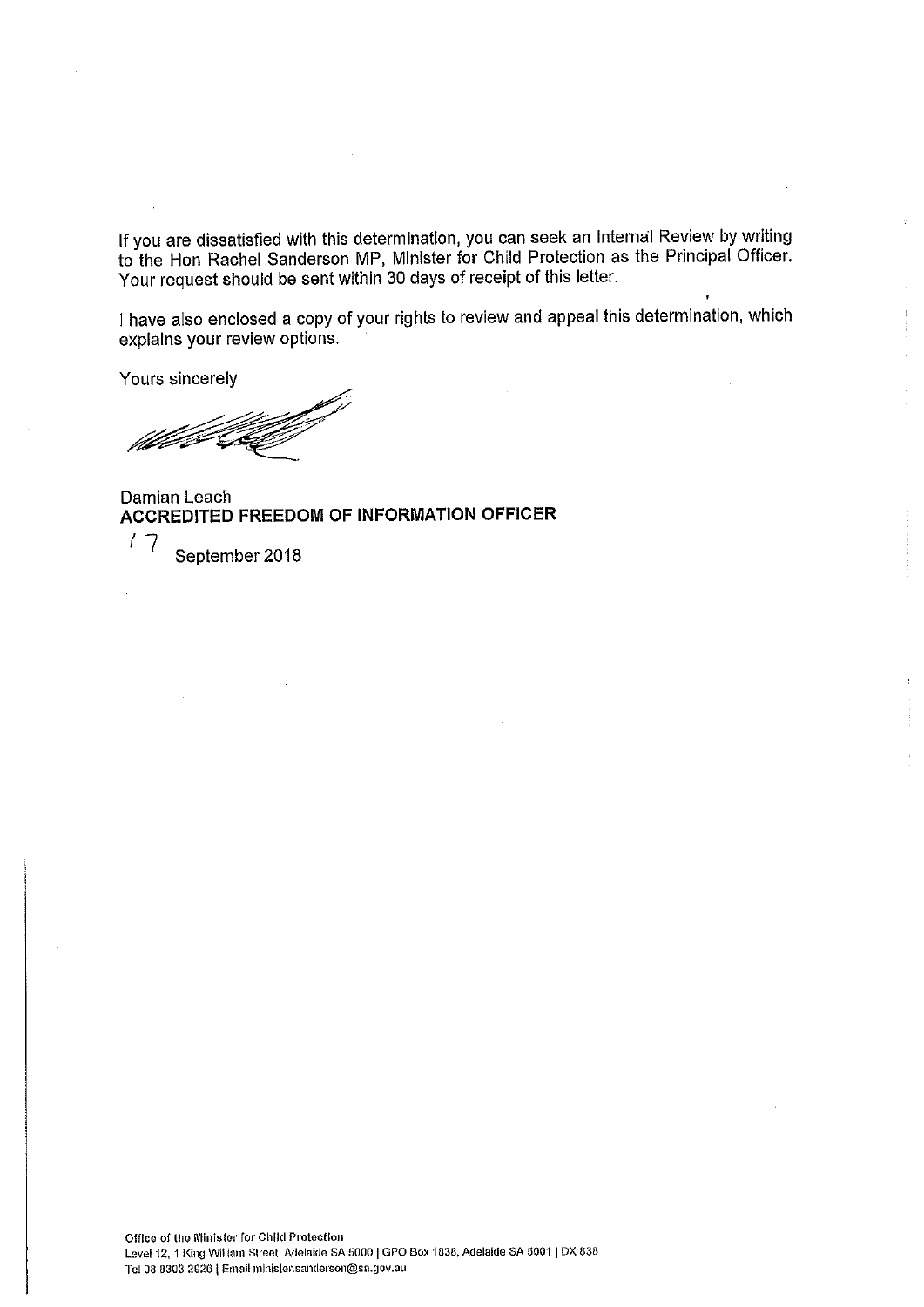# **Freedom of Information DOCUMENT SCHEDULE**

 $\mathcal{A}_{\mathcal{A}}$ 

File No: MCP/18/66 Reference No: 18MCP/0686

# **Minister for Child Protection's Office** 14 September 2018

| Doc<br>No. | <b>Brief Description</b>        | Date of<br>Doc: | Full<br><b>Access</b> | <b>Part Access or</b><br><b>Refused</b><br><b>Access</b> | ⊙ther        |
|------------|---------------------------------|-----------------|-----------------------|----------------------------------------------------------|--------------|
|            | Question On Notice 60 -         |                 |                       |                                                          | 20(1)(b)     |
|            | Approved Answer                 | 14/06/18        |                       | <b>Refused Access</b>                                    | 17(c)        |
|            | Question On Notice 61 -         |                 |                       |                                                          | 20(1)(b)     |
| 2          | Approved Answer                 | 14/06/18        |                       | <b>Refused Access</b>                                    | 17(c)        |
|            | <b>Confidential Ministerial</b> |                 |                       |                                                          |              |
| 3          | <b>Directory</b>                | 30/05/18        |                       | <b>Refused Access</b>                                    | 20(1)        |
|            | <b>Confidential Ministerial</b> |                 |                       |                                                          | 6(1)         |
| 4          | Directory - May 2018            | 18/06/18        |                       | <b>Partial Access</b>                                    | 7(1)(c)      |
|            |                                 |                 |                       |                                                          | 6(1)         |
|            |                                 |                 |                       |                                                          | 7(1)(c)      |
|            |                                 |                 |                       |                                                          | Pages 1-11   |
|            | <b>Confidential Ministerial</b> |                 |                       |                                                          | and 13-16    |
| 5          | Directory - (All) May 2018      | 23/05/18        |                       | <b>Partial Access</b>                                    | out of scope |
|            | <b>Confidential Ministerial</b> |                 |                       |                                                          | 6(1)         |
| 6          | Directory - July 2018           | 10/08/18        |                       | <b>Partial Access</b>                                    | 7(1)(c)      |

Notes:

1. Schedule should not include information that would make it an exempt document eg exempt personal information or other exempt data<br>2. Documents should be clearly numbered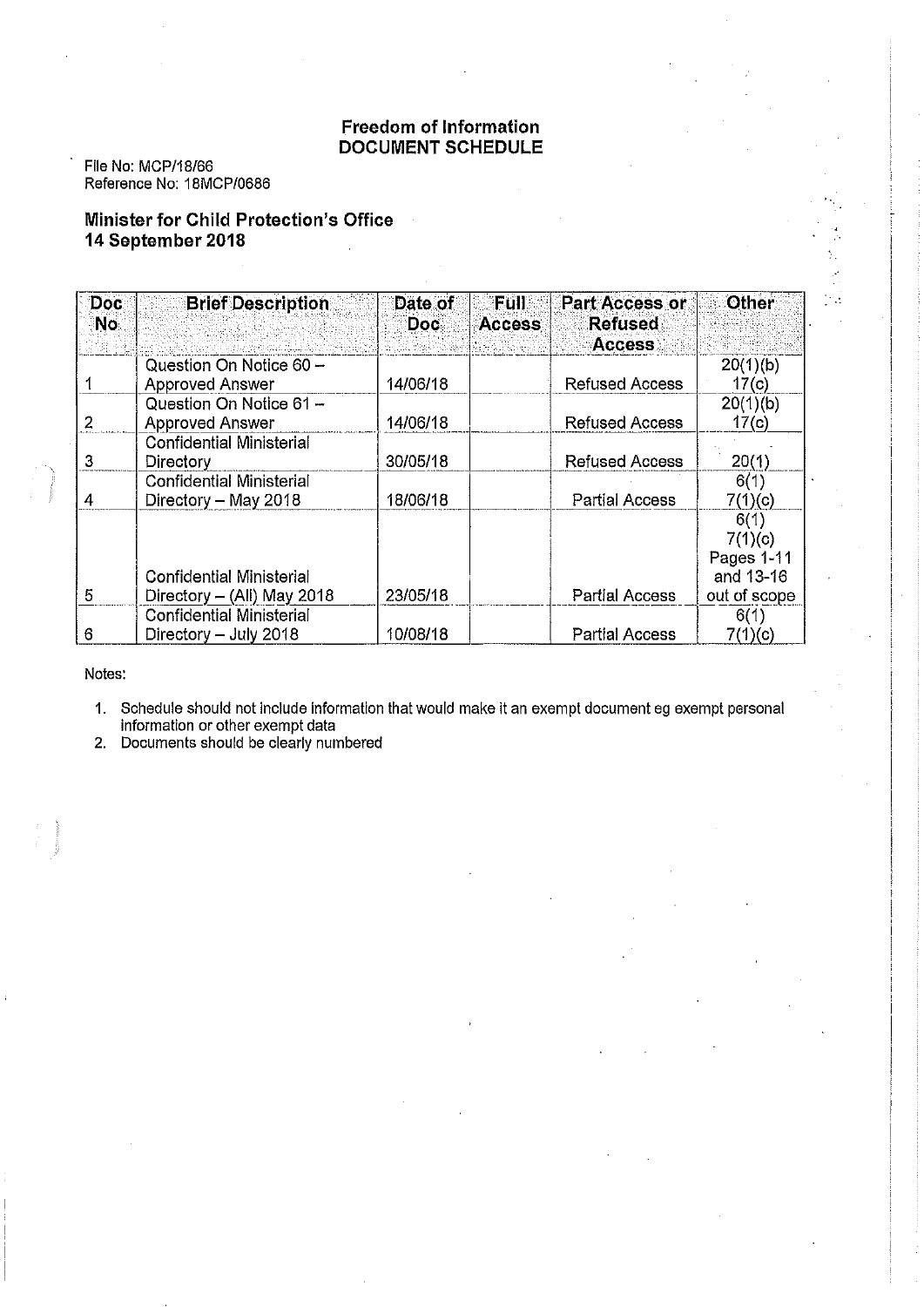# **Hon Rachel Sanderson MP**

Minister for Child Protection

# **CONFIDENTIAL**

This directory contains confidential information for<br>Ministers and their staff only.<br>Please do not disclose or distribute by any means.

| <b>Emergency Numbers</b>         |           |
|----------------------------------|-----------|
| Life threatening situation       | 000       |
| Police attendance                | 131 444   |
| Police Security Service Division | 8116 9230 |

| <b>Ministerial Office Details</b>                                                                                                      |                                  |                                                            |                                                          |                                                    |                         |
|----------------------------------------------------------------------------------------------------------------------------------------|----------------------------------|------------------------------------------------------------|----------------------------------------------------------|----------------------------------------------------|-------------------------|
| <b>Street Address:</b><br>Level 12, 1 King William Street<br>ADELAIDE SA 5000                                                          |                                  | <b>Postal Address:</b><br>GPO Box 1838<br>ADELAIDE SA 5001 | <b>Telephone Details:</b><br>T: (08) 8303 2926<br>F: N/A |                                                    | Other:<br>DX 838        |
| E: minister.sanderson@sa.gov.au                                                                                                        |                                  |                                                            |                                                          | ٨                                                  |                         |
| <b>Ministerial Office Staff</b>                                                                                                        |                                  |                                                            |                                                          |                                                    |                         |
| Name.                                                                                                                                  |                                  | Position and email address                                 |                                                          | Desk phone                                         | Mobile/Other            |
| Penny Pratt                                                                                                                            | Chief of Staff                   |                                                            |                                                          |                                                    |                         |
| <b>Brendan Clark</b>                                                                                                                   | Adviser                          |                                                            |                                                          |                                                    |                         |
| Chris Fenech                                                                                                                           | Manager                          |                                                            |                                                          | W                                                  |                         |
| Jelena Parkins                                                                                                                         | Ministerial Liaison Officer      |                                                            |                                                          | $\pi_{\mathbf{a}}$                                 |                         |
| <b>Rosemary Peters</b>                                                                                                                 | Ministerial Liaison Officer      |                                                            |                                                          |                                                    |                         |
| <b>Elizabeth Staniford</b>                                                                                                             |                                  | Parliamentary and Cabinet Officer                          |                                                          |                                                    |                         |
| Diane Otto                                                                                                                             | Executive Assistant <sup>(</sup> |                                                            |                                                          |                                                    |                         |
| Julie Heard (Temp)                                                                                                                     |                                  | Senior Business Support Officer                            |                                                          |                                                    |                         |
| <b>Chris Dowling</b>                                                                                                                   | Ministerial Driver               |                                                            |                                                          |                                                    |                         |
| <b>Electorate Office of the Member for ADELAIDE</b>                                                                                    |                                  |                                                            |                                                          |                                                    | Parliament House Office |
| $\sqrt{5}$ : (08) 8269 1838<br>Address:<br>F (08) 8269 4233<br>84 Prospect Road<br>Esadelaide@parliament.sa.gov.au<br>PROSPECT SA 5082 |                                  |                                                            |                                                          | T: 8237 9275<br>F: N/A                             |                         |
| Electorate Office Assistants:<br>Kate Cunningham                                                                                       |                                  |                                                            |                                                          | <b>Media Advisers:</b><br>Greg Charter<br>Т.<br>T: |                         |
|                                                                                                                                        |                                  |                                                            |                                                          |                                                    |                         |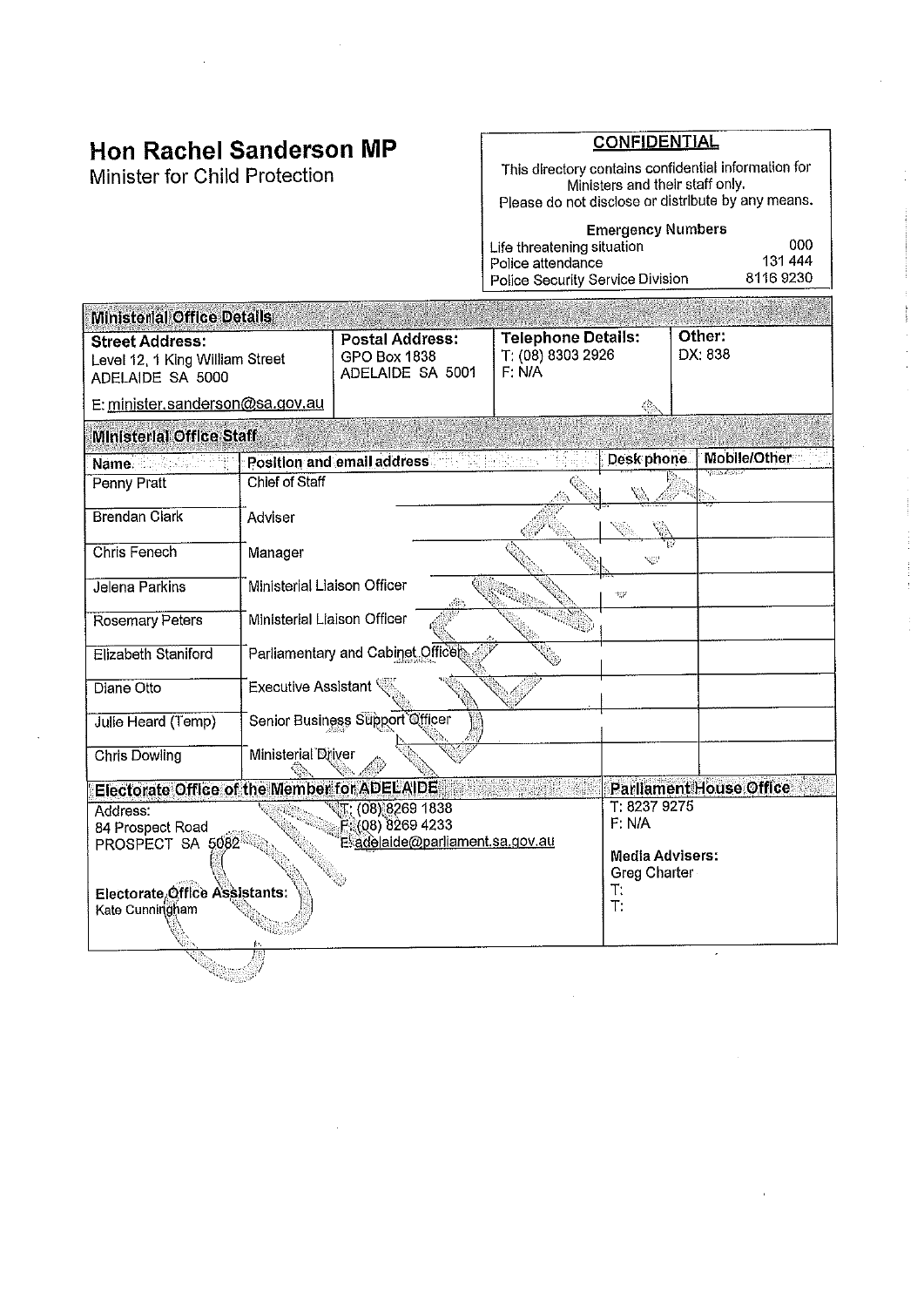# Hon Rachel Sanderson MP

Minister for Child Protection

# **CONFIDENTIAL**

This directory contains confidential information for<br>Ministers and their staff only.<br>Please do not disclose or distribute by any means.

#### **Emergency Numbers** Life threatening situation<br>Police attendance 000 131 444 Police Security Service Division 81169230

| <b>Ministerial Office Details</b>                                                     |                                 |                                                              |                                                      |                                                           |                     |  |
|---------------------------------------------------------------------------------------|---------------------------------|--------------------------------------------------------------|------------------------------------------------------|-----------------------------------------------------------|---------------------|--|
| <b>Street Address:</b><br>Level 12, 1 King William Street<br>ADELAIDE SA 5000         |                                 | <b>Postal Address:</b><br>GPO Box 1838<br><b>ADELAIDE SA</b> | <b>Telephone Details:</b><br>T: (08) 8303 2926<br>F. |                                                           | Other:<br>DX: 838   |  |
| E: minister.sanderson@sa.gov.au                                                       |                                 | 5001                                                         |                                                      |                                                           |                     |  |
| <b>Ministerial Office Staff</b>                                                       |                                 |                                                              |                                                      |                                                           |                     |  |
| Name                                                                                  | Position and email address      |                                                              |                                                      | Desk phone                                                | <b>Mobile/Other</b> |  |
| <b>Penny Pratt</b>                                                                    | <b>Chief of Staff</b>           |                                                              |                                                      | Q.                                                        |                     |  |
| <b>Brendan Clark</b>                                                                  | Ministerial Adviser             |                                                              |                                                      |                                                           |                     |  |
| <b>Chris Fenech</b>                                                                   | Office Manager                  |                                                              |                                                      |                                                           |                     |  |
| Jelena Parkins                                                                        | Ministerial Liaison Officer     |                                                              |                                                      |                                                           |                     |  |
| <b>Rosemary Peters</b>                                                                | Ministerial Liaison Officer     |                                                              |                                                      |                                                           |                     |  |
| Elizabeth Staniford                                                                   |                                 | Parliamentary and Cabinet Officer                            |                                                      |                                                           |                     |  |
| <b>Diane Otto</b>                                                                     | A/ Executive Assisant           |                                                              |                                                      |                                                           |                     |  |
| Rachel Jackson                                                                        | Senior Business Support Officer |                                                              |                                                      |                                                           |                     |  |
|                                                                                       |                                 |                                                              |                                                      |                                                           |                     |  |
|                                                                                       |                                 |                                                              |                                                      |                                                           |                     |  |
|                                                                                       |                                 |                                                              |                                                      |                                                           |                     |  |
|                                                                                       |                                 |                                                              |                                                      |                                                           |                     |  |
|                                                                                       |                                 |                                                              |                                                      |                                                           |                     |  |
|                                                                                       |                                 |                                                              |                                                      |                                                           |                     |  |
| <b>Electorate Office of the Member for Adelaide</b><br><b>Parllament House Office</b> |                                 |                                                              |                                                      |                                                           |                     |  |
| T: (08) 8269 1838<br>T:<br>Address:<br>F: (08) 8269 4233<br>F:<br>84 Prospect Road    |                                 |                                                              |                                                      |                                                           |                     |  |
| PROSPECT SA 5082<br>E: adelaide@parliament.sa.gov.au                                  |                                 |                                                              |                                                      |                                                           |                     |  |
| <b>Electorate Office Assistants:</b>                                                  |                                 |                                                              |                                                      | <b>Media Advisers:</b><br><b>Greg Charter</b><br>T.<br>T. |                     |  |
|                                                                                       |                                 |                                                              |                                                      |                                                           |                     |  |

 $\bar{\gamma}$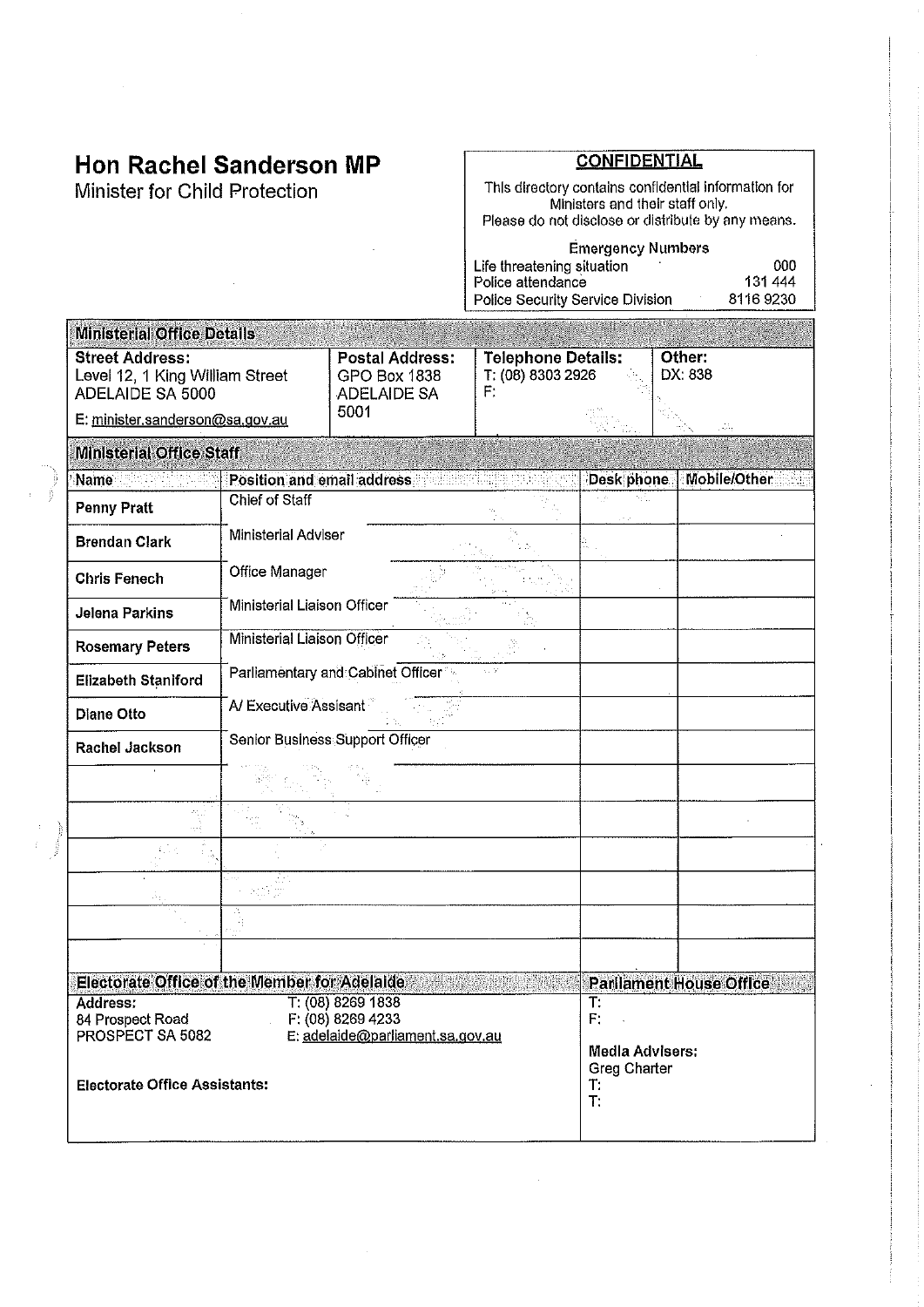# **Hon Rachel Sanderson MP**

Minister for Child Protection

 $\sim$ 

# **CONFIDENTIAL**

 $\cdot$ 

This directory contains confidential information for<br>Ministers and their staff only.<br>Please do not disclose or distribute by any means.

| <b>Emergency Numbers</b>         |          |
|----------------------------------|----------|
| Life threatening situation       | റററ      |
| Police attendance                | 131444   |
| Police Security Service Division | 81169230 |

| <b>Ministerial Office Details</b>                                                                                                          |                             |                                                            |  |                                                |                                |  |
|--------------------------------------------------------------------------------------------------------------------------------------------|-----------------------------|------------------------------------------------------------|--|------------------------------------------------|--------------------------------|--|
| <b>Street Address:</b><br>Level 12, 1 King William Street<br>ADELAIDE SA 5000<br>E:minister.sanderson@sa.gov.au                            |                             | <b>Postal Address:</b><br>GPO Box 1838<br>ADELAIDE SA 5001 |  | <b>Telephone Details:</b><br>T: (08) 8303 2926 |                                |  |
|                                                                                                                                            |                             | DX: 838                                                    |  |                                                |                                |  |
| <b>Ministerial Office Staff</b>                                                                                                            |                             |                                                            |  |                                                |                                |  |
| <b>Name</b>                                                                                                                                |                             | Position and email address                                 |  | <b>Desk</b>                                    | Mobile/Other                   |  |
| Penny Pratt                                                                                                                                | Chief of Staff              |                                                            |  | V.<br><b>ROSSY</b>                             |                                |  |
| <b>Brendan Clark</b>                                                                                                                       | Adviser                     |                                                            |  |                                                |                                |  |
| Mikala Ballard                                                                                                                             | Adviser                     |                                                            |  |                                                |                                |  |
| Office Manager<br><b>Elizabeth Staniford</b>                                                                                               |                             |                                                            |  |                                                |                                |  |
| Ministerial Liaison Officer<br>Damian Leach                                                                                                |                             |                                                            |  |                                                |                                |  |
| Ministerial Lialson Officer<br><b>Rosemary Peters</b>                                                                                      |                             |                                                            |  |                                                |                                |  |
| Diane Otto                                                                                                                                 |                             | Acting Executive Assistant                                 |  |                                                |                                |  |
| Alexander Prior                                                                                                                            | <b>Business Coordinator</b> |                                                            |  |                                                |                                |  |
| <b>TBC</b>                                                                                                                                 |                             | Senior Business Support Officer                            |  |                                                |                                |  |
| <b>Chris Dowling</b>                                                                                                                       | <b>Ministerial Driver</b>   |                                                            |  |                                                |                                |  |
| Electorate Office of the Member for Adelaide                                                                                               |                             |                                                            |  |                                                | <b>Parliament House Office</b> |  |
| Address:<br>84 Prospect Road<br>PROSPECT SA 5082<br>T: 8269 1838<br>$\mathbb{R}$ : 8269 4233 $^{\circ}$<br>E adelaide@parliament.sa.gov.au |                             |                                                            |  | T: 8237 9275                                   |                                |  |
|                                                                                                                                            |                             |                                                            |  |                                                |                                |  |